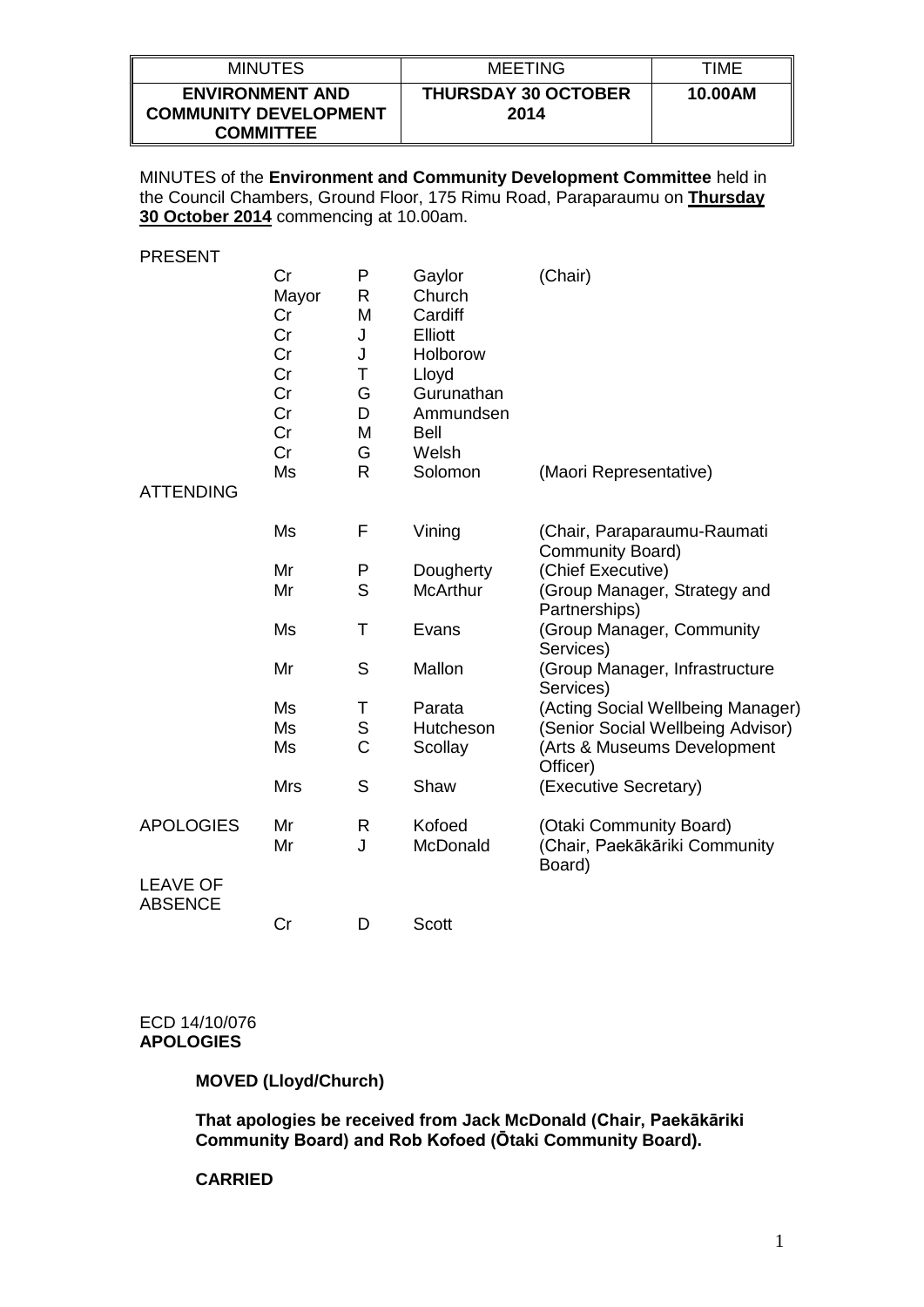| <b>MINUTES</b>                                                             | <b>MEETING</b>                     | TIME    |
|----------------------------------------------------------------------------|------------------------------------|---------|
| <b>ENVIRONMENT AND</b><br><b>COMMUNITY DEVELOPMENT</b><br><b>COMMITTEE</b> | <b>THURSDAY 30 OCTOBER</b><br>2014 | 10.00AM |

It was noted that Cr David Scott was on leave of absence.

# **DECLARATIONS OF INTEREST**

There were none.

### ECD 14/10/077 **PRESENTATION: NGĀ KĀKANO**

Te Puawaitanga o Ngā Kakano introduced themselves to the Committee.

The goals of the group are to:

- create opportunities to actively involve young people;
- install good values, self-belief, confidence and skills in young people;
- educate Rangatahi Māori in a safe and open environment.

The group have partnered up with Ngati Toarangatira to deliver Waitangi Day next year. They will be doing a community mural project and they will also be running a large event during Marariki to celebrate the Māori new year.

### ECD 14/10/078 **PRESENTATION: GROW WELLINGTON ANNUAL REPORT**

Gerard Quinn, Chief Executive from Grow Wellington presented to the Committee and gave an overview on the Annual Report.

This included

- Businesses:
- Technology Sector High Tech Capital;
- 
- Sector Development;<br>• Attraction Prospects: Attraction Prospects;
- Regional Investment Profile;
- Make it here Education Wellington;
- Film Wellington;
- Innovation and Workforce:
- Creative HQ;
- What's coming up.

The following points emerged from discussions:

- Would Grow Wellington be channeling the savings from the Clean Tech rental back to Kapiti?
- Grow Wellington needed to talk to the Ōtaki Community in regards to Grow Wellington withdrawing from the Clean Tech Centre and the change in direction.
- Clarification around interfacing with WREDA;
- That it would be beneficial for Grow Wellington to present their Annual Report to the Kapiti Business Community.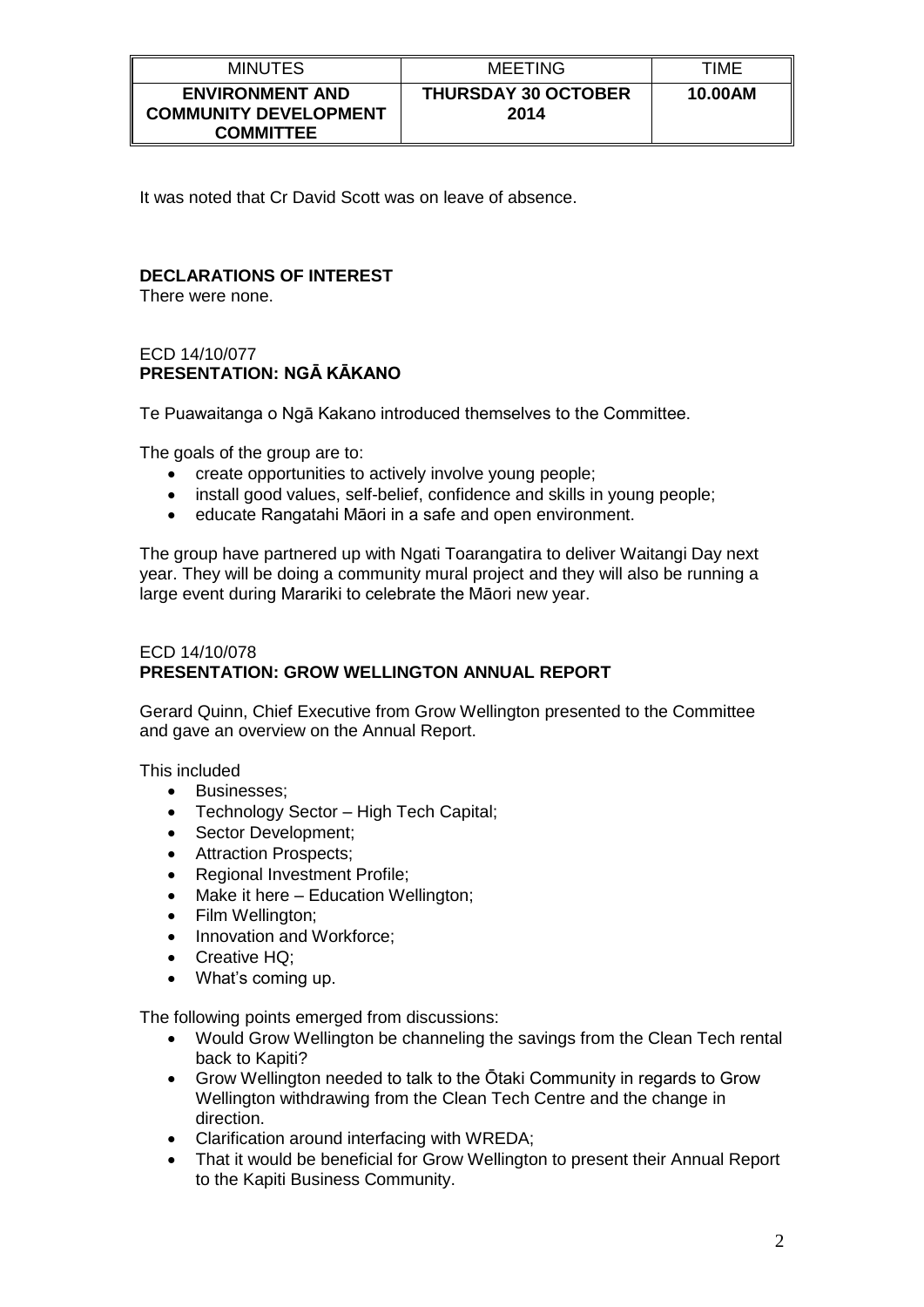| <b>MINUTES</b>                                                             | MEETING                            | TIME    |
|----------------------------------------------------------------------------|------------------------------------|---------|
| <b>ENVIRONMENT AND</b><br><b>COMMUNITY DEVELOPMENT</b><br><b>COMMITTEE</b> | <b>THURSDAY 30 OCTOBER</b><br>2014 | 10.00AM |

#### ECD 14/10/079 **PUBLIC SPEAKING TIME**

- 1. Janet Bayly on behalf of Mahara Gallery, spoke to the Committee about the Mahara Gallery Trust Annual Report that is Item 9 on the agenda today. She also provided an update on the past year.
- 2. Diane Halstead the past Chair of the Citizens Advice Bureau Ōtaki spoke to the Committee and gave an update on the services they provide.

# **Action: Write a letter to John Britton to congratulate him on his achievement.**

- 3. Gillian Corder on behalf of Citizens Advice Bureau Kapiti spoke to the Committee and gave an update on the services they provide. They extended their thanks to the Council for their continued support.
- 4. Wynn Ingram on behalf of the Te Newhanga Kāpiti Community Centre spoke to the Committee. He thanked the Council for their contribution to the Centre, and provided an update.
- 5. Charlie Cordwell, Regional Manager Central, Surf Lifesaving NZ is reporting back on behalf of Paekākāriki Beach and Ōtaki Beach. He extended his thanks to Council for the funding they receive.
- 6. Mike Hall on behalf of Volunteer Kāpiti spoke to the Committee.

*The meeting adjourned at 11.40am.*

*Councillor Holborow left the meeting at 11.40am*

*The meeting reconvened at 11.53am.*

#### ECD 14/10/080 **MEMBERS' BUSINESS**

- (a) Public Speaking Time Responses there were none.
- (b) Leave of Absence

### **MOVED (Ammundsen/Church)**

**That a leave of absence be granted to Tony Lloyd from 4 to 15 November 2014.**

### **CARRIED**

(c) Matters of an Urgent Nature – there were none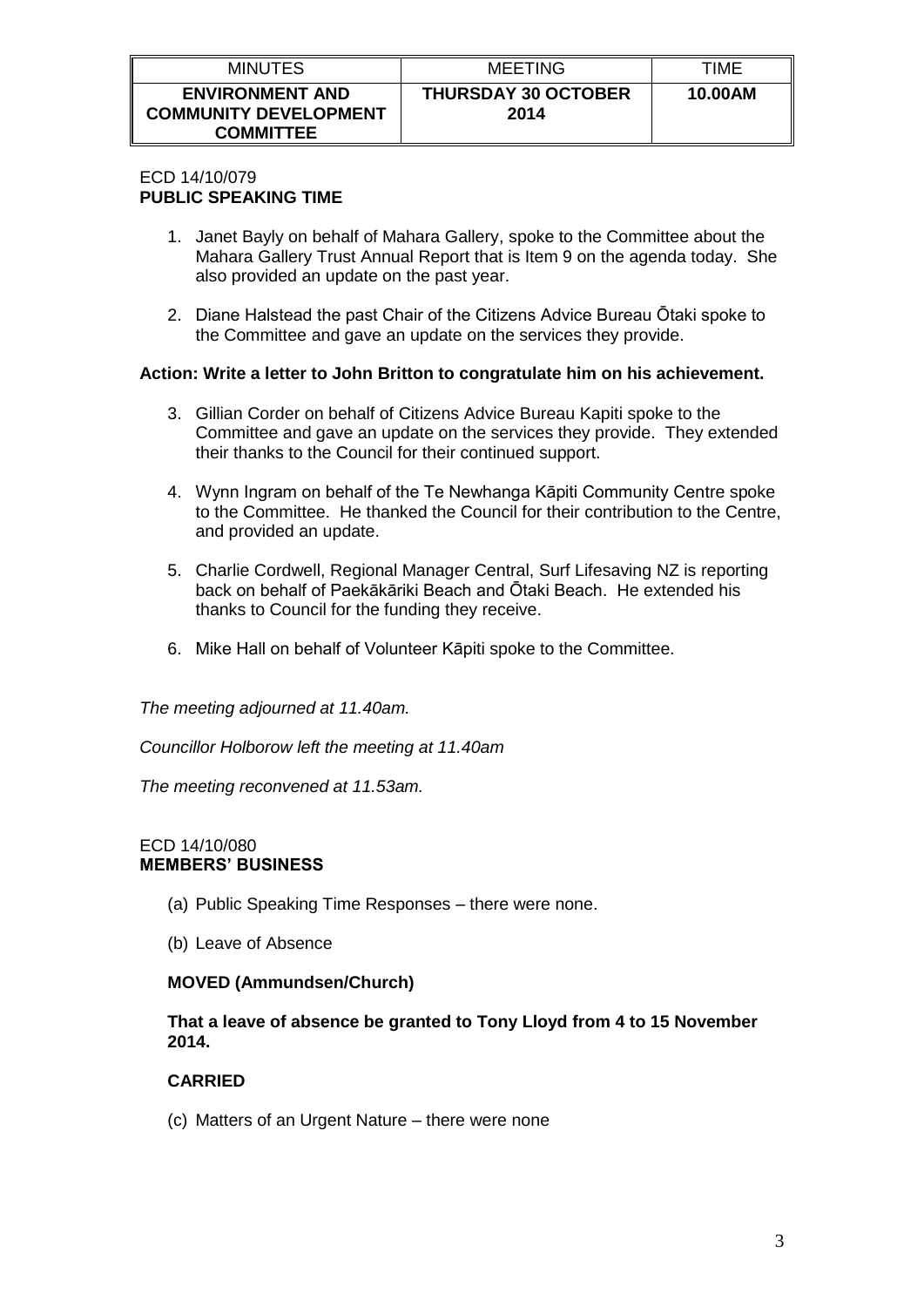| <b>MINUTES</b>                                                             | <b>MEETING</b>                     | TIME    |
|----------------------------------------------------------------------------|------------------------------------|---------|
| <b>ENVIRONMENT AND</b><br><b>COMMUNITY DEVELOPMENT</b><br><b>COMMITTEE</b> | <b>THURSDAY 30 OCTOBER</b><br>2014 | 10.00AM |

### ECD 14/10/081 **COMMUNITY CONTRACTS PART ONE (SP-14-1318)**

Sam Hutcheson, Senior Social Wellbeing Advisor spoke to this report

The following points emerged from discussions:

- The Committee would like examples from Volunteer Kapiti of people that have obtained jobs;
- Councillors wanted to make sure that all the contract holders were aware that there was a Community Contracts review happening.

*Councillor Holborow rejoined the meeting at 12.00pm.*

#### **MOVED (Gurunathan/Cardiff)**

**That the Environment and Community Development Committee notes the report on performance by Community Contract holders, as set out in Appendix Two of the report SP-14-1318.**

**That the Environment and Community Development Committee thanks the Community Contract holder organisations for their valuable work.**

#### **CARRIED**

### ECD 14/10/082 **MAHARA GALLERY TRUST ANNUAL REPORT (CS-14-1363)**

Catherine Scollay, Arts & Museums Development Officer spoke to this report.

Councillors asked what the total attendance numbers were and what part of this total were children on School trips? It was also asked what the attendance numbers were the previous year? Council staff would provide Councillors with this information.

### **MOVED (Holborow/Lloyd)**

**That the Environment and Community Development Committee receives The Mahara Gallery Trust Board Annual Report 2013-2014, and notes the Board and Gallery continue to meet the Council's performance targets.**

### **CARRIED**

ECD 14/10/083 **CONFIRMATION OF MINUTES**

**MOVED (Bell/Cardiff)**

**That the minutes of the 11 September meeting of the Environment and Community Development Committee be confirmed as a true and accurate record.**

#### **CARRIED**